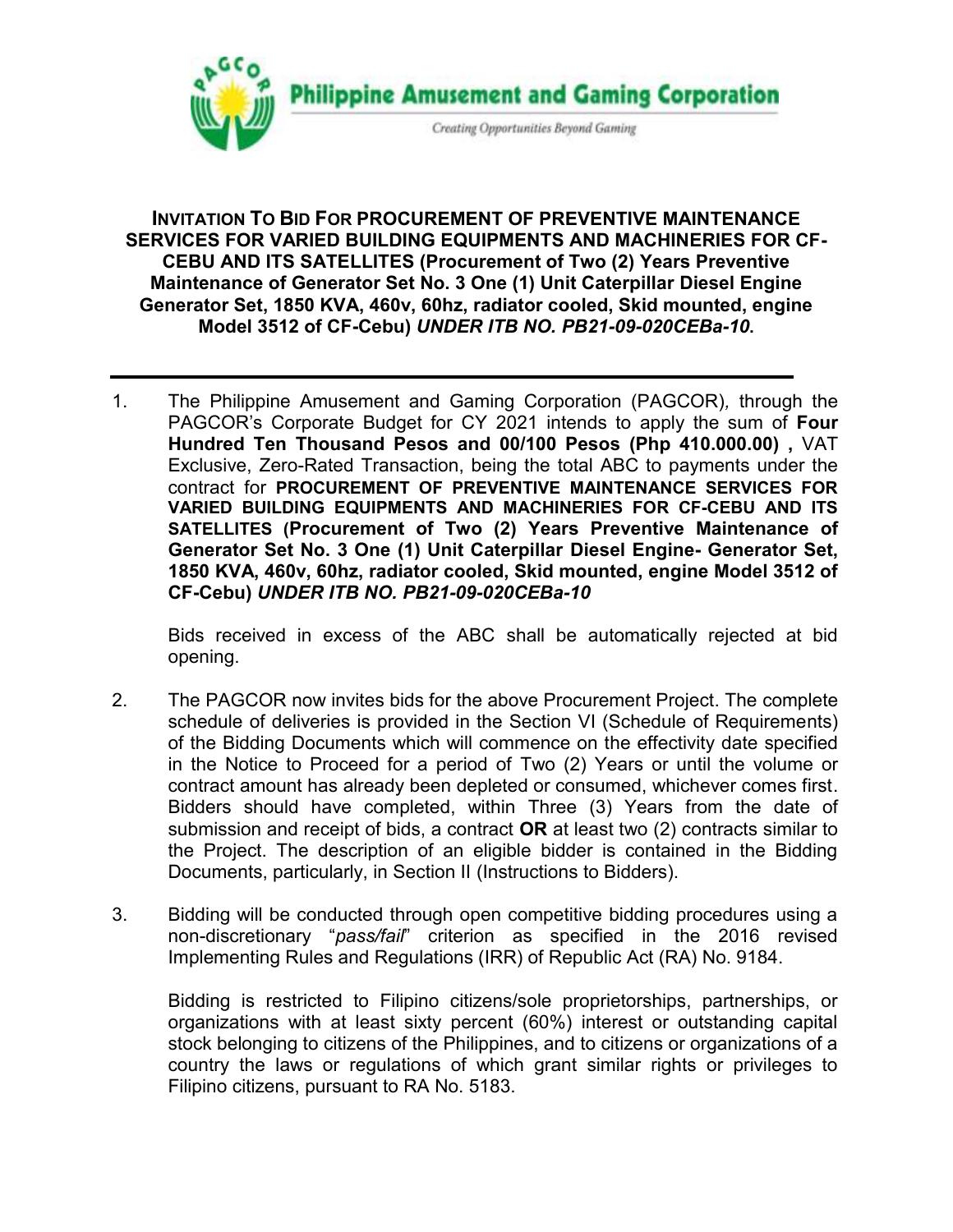- 4. Prospective Bidders may obtain further information from PAGCOR and interested bidders may inspect and obtain further information from the Procurement Section (PS), acting as the BAC Secretariat, of PAGCOR and/or inspect the Bidding Documents at the 3<sup>rd</sup> Floor, Casino Filipino-Cebu, Waterfront Cebu City Hotel and Casino, 1 Salinas Driver, Lahug, Cebu City during office hours of PAGCOR from 9:00 a.m. to 5:00 p.m.
- 5. A complete set of Bidding Documents may be acquired by interested Bidders on **October 26, 2021 until November 18, 2021** from the given address and website(s) below upon payment of **Five Hundred Pesos (Php 500.00) for One Lot** for the Bidding Documents, pursuant to the latest Guidelines issued by the GPPB,

PAGCOR shall allow the bidder to present its proof of payment for the fees either in person, by facsimile, or through electronic means.

Prospective bidders may also download the Bidding Documents free of charge from **[www.pagcor.ph](http://www.pagcor.ph/)** and **www.philgeps.gov.ph** and may be allowed to submit bids provided that bidders pay the applicable fee of the Bidding Documents not later than the deadline for the submission and receipt of bids.

In effecting payment for the Bidding Documents, prospective bidders shall present either the Payment Slip, which may be secured from the PD, or a copy of this Invitation to Bid (ITB) to PAGCOR's Cashier,  $3^{\mathsf{rd}}$  Floor, Casino Filipino-Cebu, Waterfront Cebu City Hotel and Casino, 1 Salinas Driver, Lahug, Cebu City.

- 6. The PAGCOR will not hold **Pre-Bid Conference.**
- 7. Bids must be duly received by the BAC Secretariat through manual submission on or before **November 18, 2021 (Wednesday), 3:00PM at the** 3<sup>rd</sup> Floor Conference Room, Casino Filipino-Cebu, Waterfront Cebu City Hotel and Casino, 1 Salinas Driver, Lahug, Cebu City. Late bids shall not be accepted.
- 8. All Bids must be accompanied by a bid security in any of the acceptable forms and in the amount stated in **ITB Clause 14**.
- 9. Bid opening shall be **on November 18, 2021 (Wednesday), 3:00PM** onwards at the 3<sup>rd</sup> Floor Conference Room, Casino Filipino-Cebu, Waterfront Cebu City Hotel and Casino, 1 Salinas Driver, Lahug, Cebu City. Bids will be opened in the presence of the bidders' representatives who choose to attend the activity.
- 10. Bidders shall bear all costs associated with the preparation and submission of their bids, and PAGCOR will in no case, be responsible or liable for those costs, regardless of the conduct or outcome of the bidding process.